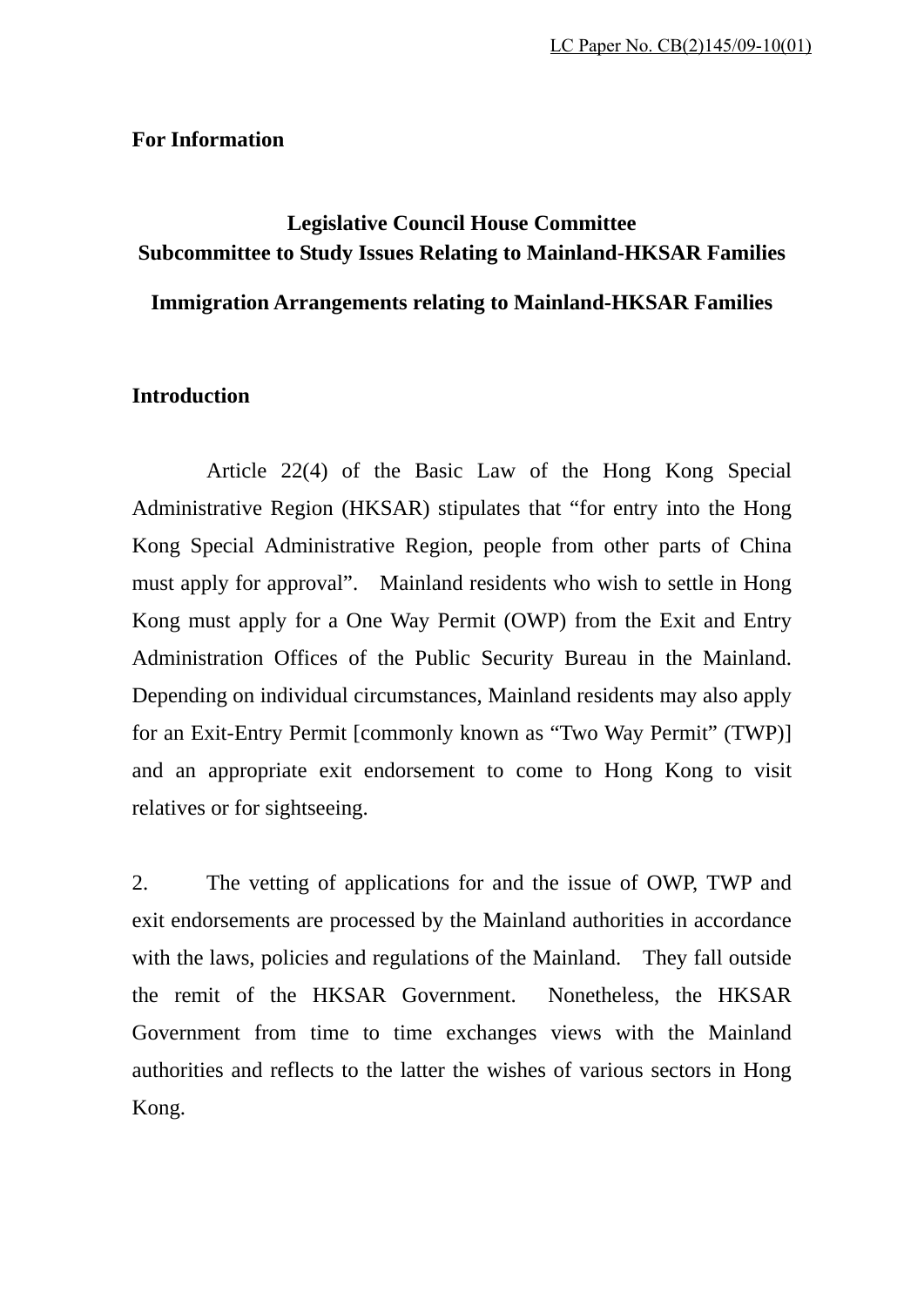#### **Preliminary Responses to Suggestions of the Subcommittee**

3. We have undertaken to reflect the suggestions of the Subcommittee to the Mainland authorities and revert to the Subcommittee on progress. As our exchanges with the Mainland authorities are on-going, we are not in a position to provide conclusive response to the suggestions of the Subcommittee at this juncture. The HKSAR Government's preliminary responses are set out below.

4. The HKSAR Government has time and again reflected to the Mainland authorities calls for the opening a channel for adult children to reunite with their parents in Hong Kong. The Central Government has announced that a new policy initiative will be implemented to cater for Mainland adult children of Macao residents to settle in the Macao Special Administrative Region (MSAR). Notwithstanding that the circumstances of the HKSAR and MSAR are different, the Central Government has indicated to the HKSAR Government that the policy, in general, will be applicable to Hong Kong. We welcome this and believe that the arrangements pertaining to Mainland adult children of Hong Kong residents applying for settlement in Hong Kong will be relaxed. We are actively discussing with the Mainland authorities on the arrangements. We look forward to finalising the details and implementing the arrangements as soon as possible.

5. In respect of the OWP waiting time for separated spouses, the Mainland authorities have relaxed the relevant "eligibility points" in recent years. As from January 2009, the waiting time for separated spouses has been significantly shortened from five years to four years. There is hence marked improvement in waiting time. Only a very small number of cases now involve spouses who have separated for 10 years or more, and it is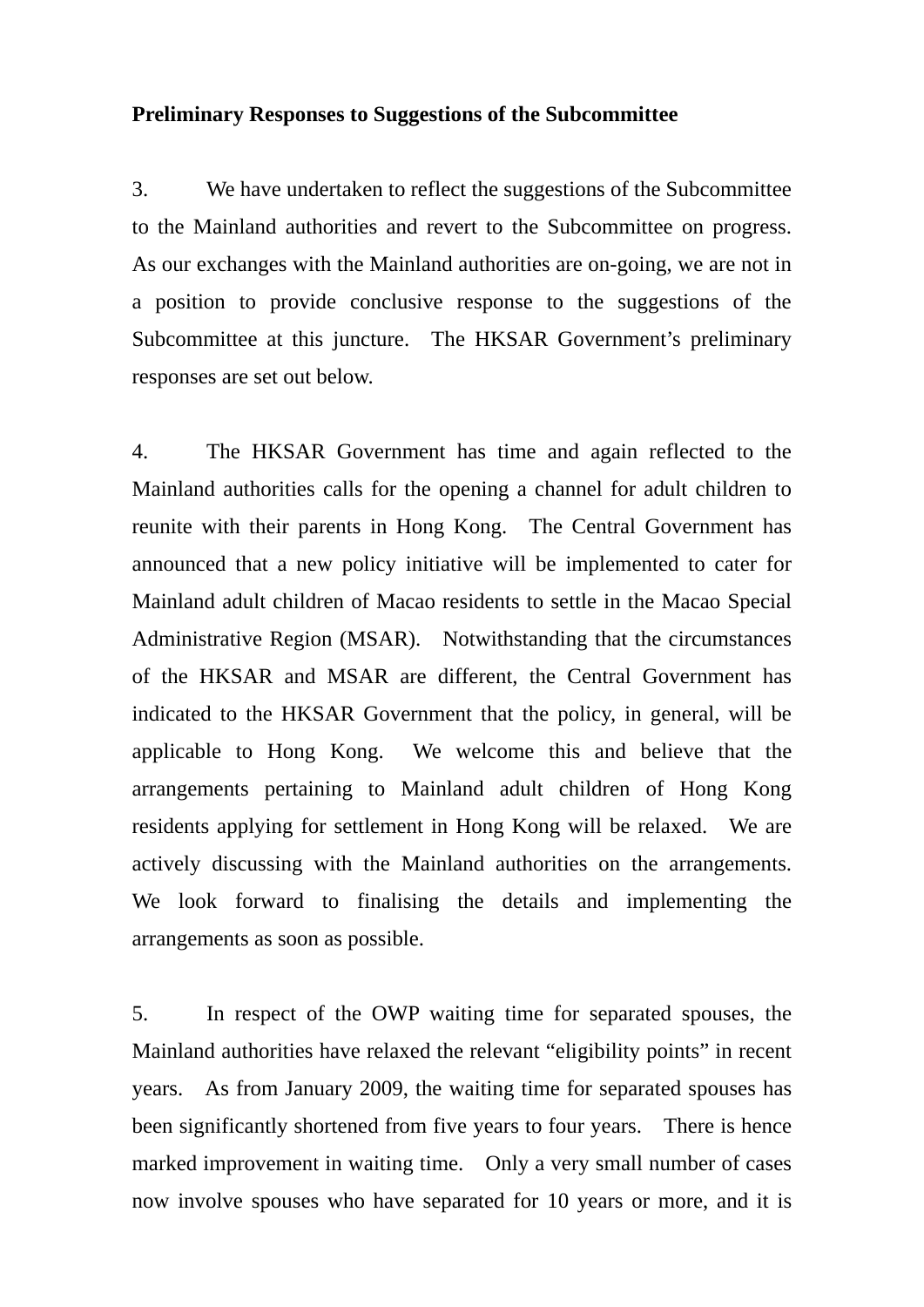believed that most of these persons have not submitted their applications earlier and have postponed their entry into Hong Kong because of personal reasons.

6. In 2008, more than 25 000 babies, who were born to non-Hong Kong permanent resident parents (great majority of them were Mainland residents), became Hong Kong permanent residents upon birth in Hong Kong. There has been an upward trend in the first half of 2009. We need to give more thoughts to some immediate issues if we were to open a channel for Mainland parents of Hong Kong residents (including children born to Mainland parents in Hong Kong) under the OWP Scheme. These include whether this would induce more Mainland pregnant women to enter Hong Kong through various channels for delivery and whether the HKSAR can cope with this; whether this would have any effects on the waiting time of other eligible OWP applicants, etc. Furthermore, this suggestion may have profound long-term effects on many fronts to the society and require thorough deliberations.

7. We are also exchanging views with the Mainland authorities on suitably adjusting the arrangements under the TWP Scheme, such as extending the validity of the "visiting relatives" exit endorsements to provide greater convenience to Mainland residents, with priority to those who need to come to Hong Kong to take care of their young children on a longer-term basis. Regarding the policy and arrangements relating to the applications for Mainland household registration by Hong Kong residents (including children born to Mainland residents in Hong Kong), the Mainland authorities have indicated that they will consider such applications on individual merits.